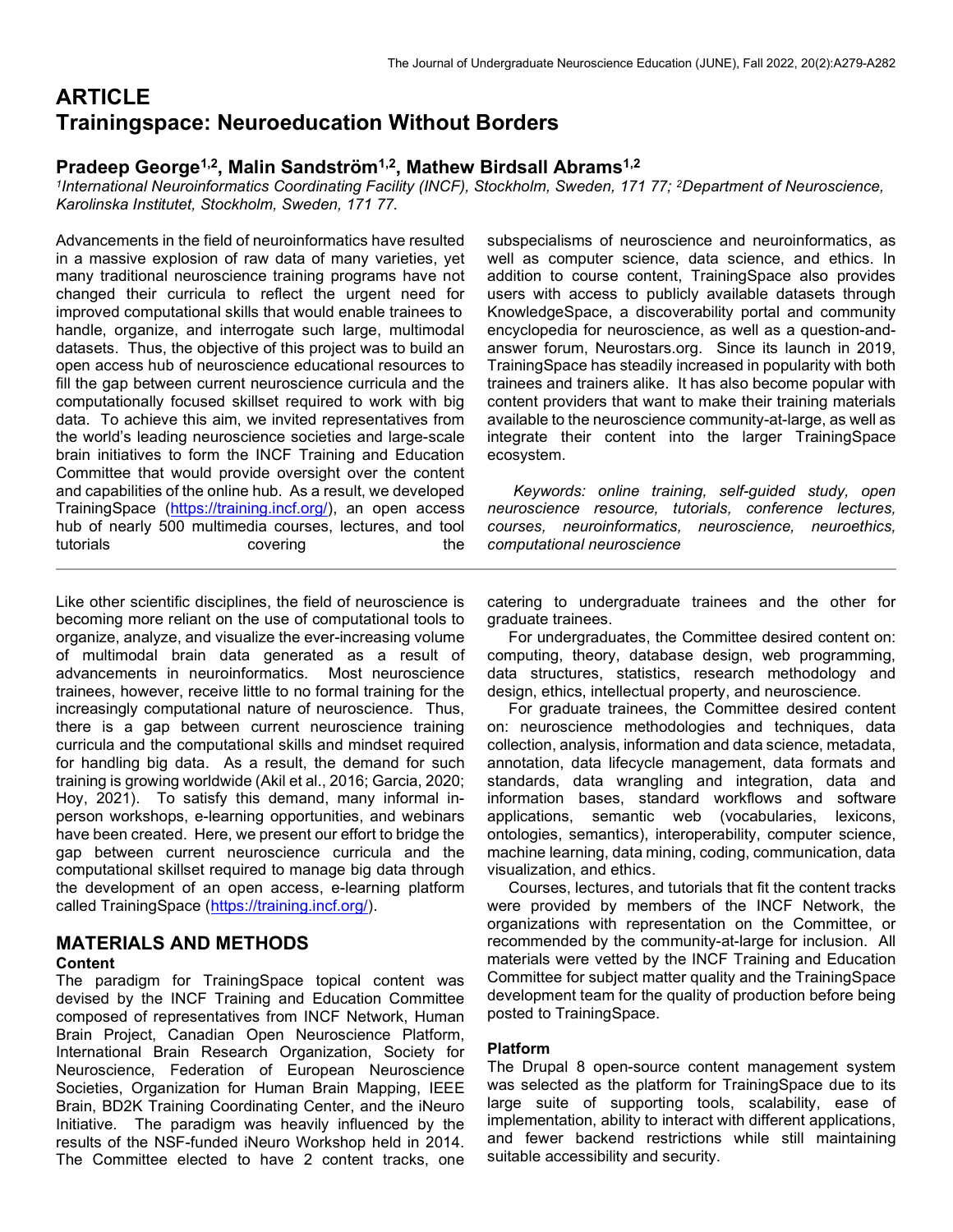| Neuroscience | <b>Neuroinformatics</b> | Computational<br>Neuroscience |
|--------------|-------------------------|-------------------------------|
| Computer     | Data Science/           | Project                       |
| Science      | Open Science            | Management                    |
| Genomics     | Cinical<br>Neuroscience | <b>Fthics</b>                 |

Table 1. TrainingSpace Topics Categories.

### Content Management

TrainingSpace employs a controlled vocabulary and a metadata schema to manage all content using a tagging system. While content providers submit recommended tags for their resources, all tagging is performed centrally by INCF to ensure compliance. The tagging system used captures: title, provider, description, target audience, learning outcomes, required resources, keywords, structure and duration, additional information, and date of the last update.

# RESULTS

TrainingSpace was developed as an open-access hub of multimedia neuroscience educational content to serve both the neuroscience trainee looking to gain more knowledge about the subspecialisms of neuroinformatics and the computer scientists working in neuroscience looking to gain more knowledge about neuroscience.

#### Educational Content

To date, TrainingSpace currently contains nearly 500 courses, lectures, and tool tutorials covering the subspecialisms of neuroscience and neuroinformatics, as well as computer science, data science, and ethics—all collected from the world's leading neuroscience institutes and societies (Table 1). The current catalog of training resources is appropriate for beginner to intermediate level trainees (undergraduate to early graduate), although efforts are underway to expand the catalog to include resources for established neuroscientists seeking to learn new, complementary skills and tools. All content in TrainingSpace is released under open access licenses, so content may be used freely by trainers to include in their training activities. Currently, all lectures/tutorials in TrainingSpace contain either videos or audio slide presentations. In addition to the audiovisual content, content providers may also link lecture slides, lecture notes, and suggested reading, as well as Jupyter Notebooks, laboratory exercises, and sample datasets to their lectures/tutorials. To ease a trainee's journey towards becoming a scientist by actively performing science, we have integrated KnowledgeSpace (https://knowledgespace.org/), a data discoverability portal and neuroscience encyclopedia, developed by the INCF, Human Brain Project, and the Neuroscience Information Framework, that provides trainees with access to publicly available data files as well as links to literature references and scientific abstracts

### Self-Guided Learning and Content Integration

The INCF Training and Education Committee curated five introductory study tracks in neuroinformatics, neurobiology, computational neuroscience, brain medicine, and ethics in

order to facilitate self-guided study. The study tracks combine lectures and courses from multiple content providers and are arranged in a logical order for training with lectures providing a general overview of the subject area and courses providing more in-depth learning of the subject. The *related content* feature at the bottom of each lecture page provides recommendations for other content that serves as prerequisite, related, or more advanced content related to the content currently being viewed. To further facilitate self-guided study, all TrainingSpace content is described and annotated with a controlled vocabulary of relevant keywords and a metadata schema that provides trainees with information ranging from title to target audience and learning objectives to required resources (Table 2).

 Having a controlled vocabulary enables TrainingSpace to integrate content from multiple providers into a coherent whole. For example, provider A provides a course and indicates the Python programming language as a prerequisite for the course; the course bundle provided by provider A does not contain an introduction to the Python programming language, but a course provided by provider B contains an introduction to the Python Programming language. TrainingSpace offers 2 options for including provider B's content into provider A's course either as a prerequisite or related lecture.

To facilitate reuse of TrainingSpace content, all lectures

| <b>Type of</b><br>metadata | What is included                                                              |  |
|----------------------------|-------------------------------------------------------------------------------|--|
| Title                      | Title of the training material                                                |  |
| Author                     | Speakers name and<br>institution/organization/project arranging the<br>course |  |
| Description                | Overview of the subject matter and aims of<br>the training                    |  |
| Learning<br>Outcomes       | Statement on what the trainee should know<br>upon successful completion       |  |
| Target<br>Audience         | Intended audience and prerequisite<br>knowledge                               |  |
| Required<br>Resources      | Links to software, datasets, infrastructure                                   |  |
| Keyword                    | Keywords and tags identifying the topic of<br>the material                    |  |
| Structure And<br>Duration  | Description of the structure of the materials<br>and time allocated           |  |
| Additional<br>Information  | Links to the provider                                                         |  |
| Date Of Last<br>Revision   | Date of last update of the materials and<br>version                           |  |

Table 2. TrainingSpace metadata.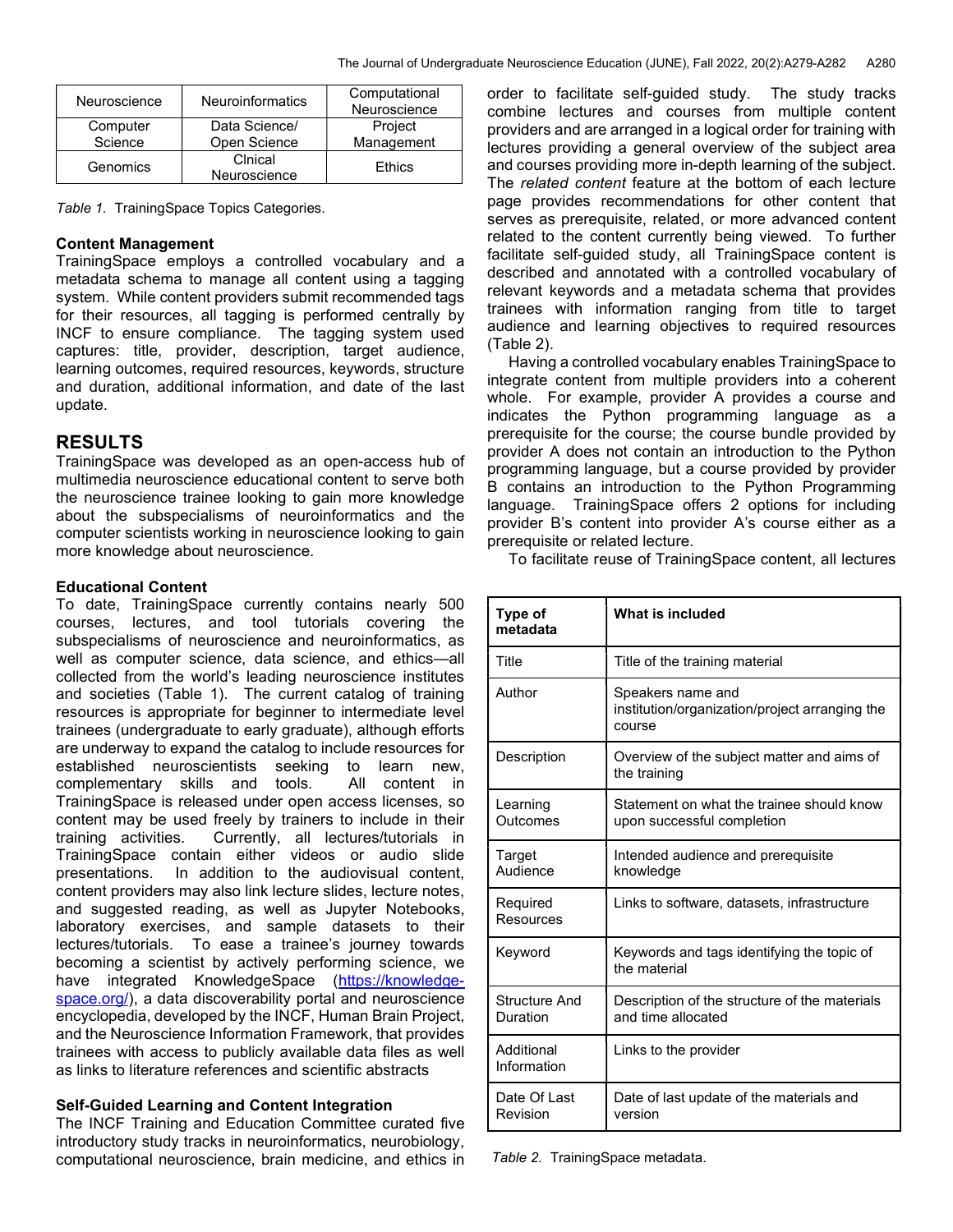

Figure 1. TrainingSpace landing page.

within a course are uploaded and indexed individually. This enables the INCF Training and Education Committee to create study tracks and courses by reusing existing content, as well as to supplement one provider's content with that of another.

## Navigating TrainingSpace

At the TrainingSpace landing page, users have several options for navigating the platform (Figure 1). From the upper banner on the landing page, users can perform quick searches by: i. topic, ii. courses, iii. tutorials, iv. study tracks, or v. keyword search. There is a where to start button in the body of the landing page that takes users to TrainingSpace's user guide; and from there, users are able to navigate to the different search options. In addition, there are also buttons that enable users to search by full courses and resources/tools.

 When searching by topic, users can further refine their searches using the faceted search feature which allows them to limit the search to: i. topic, ii. difficulty level, and iii. the type of content included in course, lecture, or tutorial, such as videos and slides (Figure 2). Individual content pages provide users with a general description of the content, the topics covered, video, and difficulty level, as well as links to any prerequisite content or required technology. When available, links to slides, tutorials, question and answer forums, and related content are also provided (Figure 3).

### Community interaction and adoption

To facilitate interaction between TrainingSpace users, content providers, and the neuroscience community-at large, we integrated Neurostars, a popular question and answer forum maintained by the INCF network, into TrainingSpace. Neurostars provides a searchable archive of questions and answers that is indexed by Google. During 2020, the typical response time was less than 12 hours and more than 89,000 users participated in Neurostars



Figure 2. The search by topic interface in TrainingSpace. This interface enables users to refine their searches by clicking all applicable tags in the topics, lesson types, and difficulty level fields.

 (https://neurostars.org/), either by posting or answering questions. Since its launch in 2019, global, community adoption of TrainingSpace in countries around the world has steadily increased from 3,684 users in 2019 to 33,207 users by September 2021 (Figure 4). It has also become popular with content providers that want to make their training materials available to the neuroscience community-at-large, as well as integrate their content into the larger TrainingSpace ecosystem.

# **DISCUSSION**

Here, we present our effort to bridge the gap between current neuroscience curricula and the computational skills required to work with big data through the development of TrainingSpace, an open access hub of multimedia neuroscience training resources. The increasing user base (3,684 in 2019 to 33,207 in 2021) and the number of requests from content providers to have their content published on TrainingSpace indicates that TrainingSpace does indeed fill the gap. We believe that TrainingSpace's popularity with users is due to the fact that it does not simply provide a content index by title, but also provides users with short descriptions of the content. Furthermore, the controlled vocabularies and metadata schema employed by TrainingSpace enables users to find the content they are looking for by both keyword and faceted search. The integration of the question-and-answer forum, Neurostars, into TrainingSpace provides learners with a forum to interact with the community which is often lacking in virtual learning. To our surprise, TrainingSpace has also become popular with content providers—many citing TrainingSpace's global reach, contextualization of content not found on platforms like YouTube, and open access policy as reasons for wanting to contribute content to TrainingSpace. Moreover, many are also attracted to the Neurostars forum since it provides a searchable archive of questions and answers that is indexed by Google.

 The benefits of TrainingSpace are not only for trainees, but also for organizers of in-person workshops, e-learning platforms, and webinars. All content on TrainingSpace is open-access, so organizers are able to reuse TrainingSpace content instead of developing new course materials for their